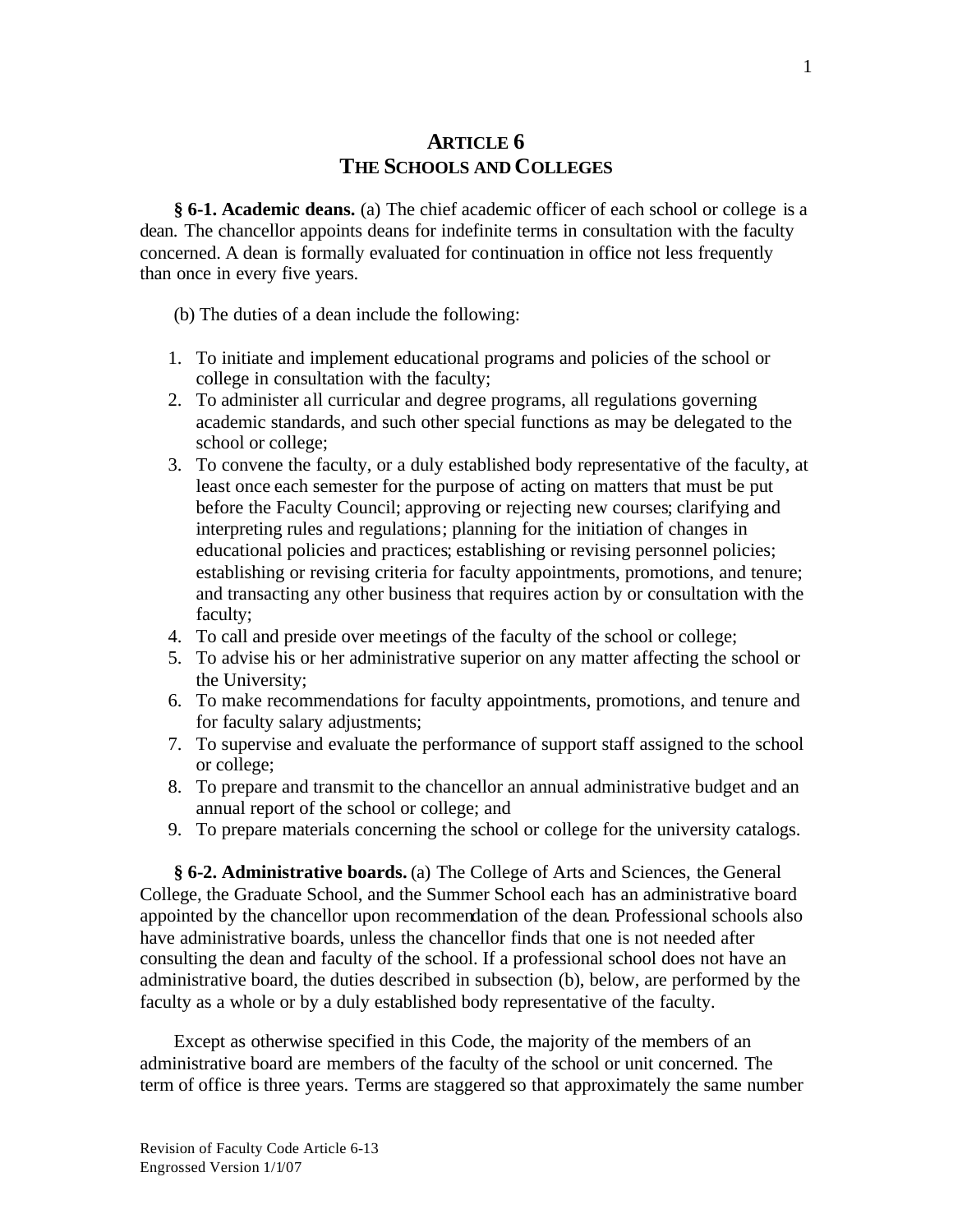of terms expires each year. A member who has served two successive terms is not eligible for immediate reappointment.

(b) Subject to the powers of the faculty of the school or college concerned and of the Faculty Council, administrative boards have the following duties:

- 1. To formulate, together with the dean, educational policies;
- 2. To advise the dean in handling administrative matters;
- 3. To review and approve new programs and curricula;
- 4. To examine and pass finally on all new courses proposed to the particular school or college; and
- 5. To perform such other duties as may be delegated to them by the dean.

**§ 6-3. Department chairs.** (a) In the College of Arts and Sciences and professional schools organized into departments, the academic head of each department is the department chair. Chairs are appointed by the chancellor for terms of three to five years on recommendation of the dean, who consults with the departmental faculty in identifying nominees for department chair.

The chancellor may terminate a chair's appointment before the term expires upon recommendation of the dean who consults with the assembled voting faculty of the department before making that recommendation. A chair's appointment is terminated only for good cause shown and the chair is entitled to a specification of the reasons. The chair has the right to appear in person before the Advisory Committee to present his or her perspective on the situation. In exceptional cases requiring immediate action, the chancellor may suspend a chair's appointment pending the dean's consultation with the departmental faculty.

(b) Department chairs have the following duties, which are performed in consultation with the voting faculty of the department:

- 1. To administer the departmental budget;
- 2. To supervise and evaluate the performance of support staff assigned to the department;
- 3. To initiate appointments to faculty positions, to initiate recommendations for reappointment and promotion of faculty members, and to recommend adjustments in faculty salaries;
- 4. To formulate and implement educational policies;
- 5. To maintain instructional facilities, including library resources; and
- 6. To report annually to the dean on the work and activities of the department.

**§ 6-4. School and departmental faculty meetings.** The school or department holds regular faculty meetings at least once in each semester. The dean or chair may call special meetings and must do so upon request of one-half of the voting faculty of the school or department. The dean or chair presides at all meetings. The faculty elects a secretary who keeps an accurate record of the proceedings. Members of the school or departmental faculty who are members of the voting faculty as defined in Section 1-4 of the Faculty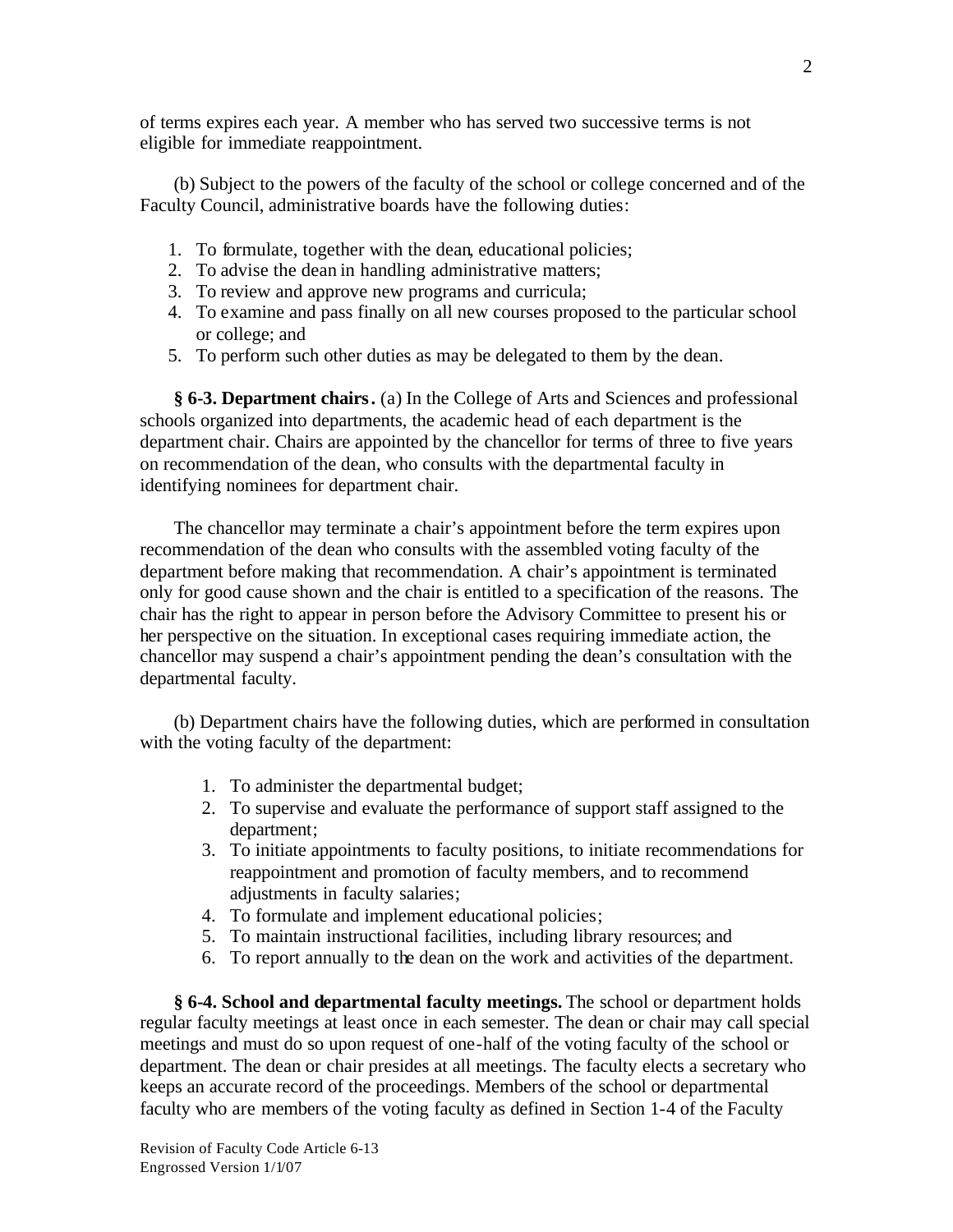Code are eligible to vote in faculty meetings, except that voting privileges with respect to faculty appointments, reappointments, and promotions are limited to members holding tenured or probationary-term appointments.

### **ARTICLE 7 THE GENERAL COLLEGE**

**§ 7-1. The General College.** The General College comprises first and second year work in the University. It is administered by the dean of the College of Arts and Sciences and certifies students for advancement to an undergraduate degree program in the College or one of the professional schools.

## **ARTICLE 8 THE COLLEGE OF ARTS AND SCIENCES**

**§ 8-1. Divisions of the College of Arts and Sciences.** (a) The College of Arts and Sciences is organized into the Divisions of Fine Arts, Humanities, Natural Sciences and Mathematics, and Social and Behavioral Sciences. These Divisions comprise the departments and curricula listed below:

- 1. *Fine Arts*: Art, Dramatic Art, and Music;
- 2. *Humanities*: American Studies, Classics, Communication Studies, English and Comparative Literature, Germanic Languages, Linguistics, Philosophy, Religious Studies, Romance Languages, Slavic Languages and Literatures, and Women's Studies;
- 3. *Natural Sciences and Mathematics*: Applied and Materials Sciences, Biology, Chemistry, Computer Science, Exercise and Sport Science, Geological Sciences, Marine Sciences, Mathematics, Physics and Astronomy, Psychology, and Statistics and Operations Research;
- 4. *Social and Behavioral Sciences*: Aerospace Studies, African and Afro-American Studies, Anthropology, Asian Studies, City and Regional Planning, Economics, Geography, History, Military Science, Naval Science, Political Science, Public Policy, and Sociology.

The secretary of the faculty assigns to the appropriate division any department or curriculum not specified above.

(b) Members of departmental faculties have voting privileges in only one division, but may have advisory privileges in other divisions in which their departments have special interests. Thus, those from Art, Dramatic Art, History, and Music have advisory privileges in the Humanities; those from Philosophy in the Natural Sciences and Mathematics and Social and Behavioral Sciences; and those from Psychology in the Social and Behavioral Sciences.

(c) Faculty members who have no departmental affiliation have voting privileges in the division to which they have been assigned by the secretary of the faculty.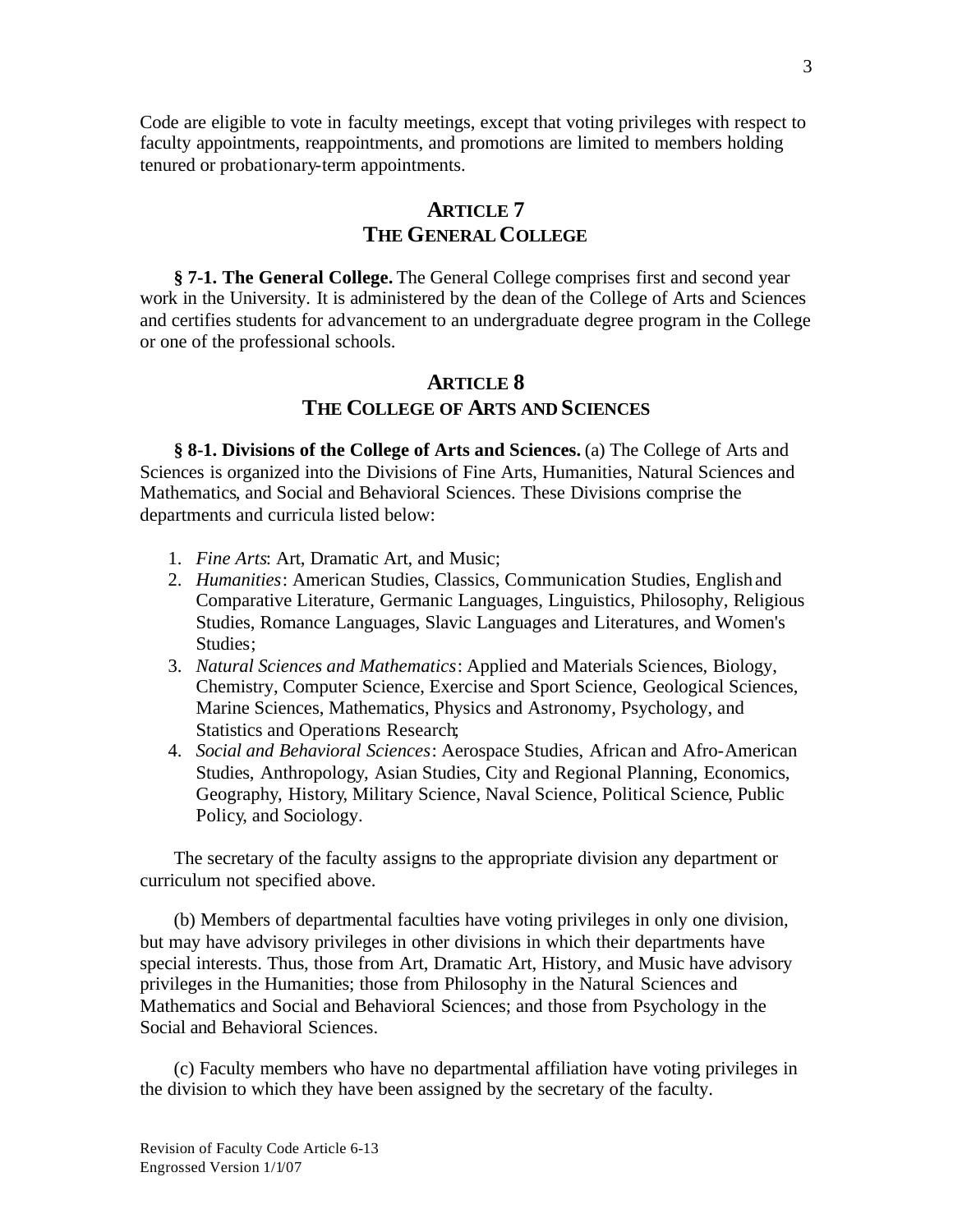**§ 8-2. Faculty of the College of Arts and Sciences.** All members of the General Faculty holding appointments in departments and curricula within the College of Arts and Sciences are members of the Arts and Sciences Faculty.

**§ 8-3. Arts and Sciences Advisory Committee.** The Arts and Sciences Advisory Committee consists of the cha irs of the divisions specified in Section 8-1, above. The dean of the college of arts and sciences consults the committee on:

- 1. Appointments, reappointments, and promotions that have the effect of conferring permanent tenure;
- 2. Promotions to a higher rank of persons holding permanent tenure at the rank of associate professor or assistant professor; and
- 3. Appointments to distinguished professorships.

**§ 8-4. Divisional faculties.** (a) The faculty of each Arts and Sciences Division is composed of the faculty members of its component departments. Each Division has a chair and such other officers as its by-laws specify. The chair and other officers are elected by members of the voting faculty holding primary appointments in departments and curricula assigned to the Division. Each Division, in consultation with the dean of the College of Arts and Sciences, adopts appropriate rules and regulations governing its functions and procedures, including procedures for electing its officers.

(b) Each division, in cooperation with the dean of the College of Arts and Sciences, concerns itself with the instructional programs of the units within its purview.

# **ARTICLE 9 THE GRADUATE SCHOOL**

**§ 9-1. The graduate faculty.** The graduate faculty comprises all members of the faculty holding the ranks of assistant professor, associate professor, or professor, and other qualified members of the General Faculty who have been approved for membership in the graduate faculty pursuant to policies and procedures adopted by the Administrative Board of the Graduate School.

## **ARTICLE 10 THE SUMMER SCHOOL**

**§ 10-1. The Summer School.** The Summer School in a curricular sense is the third term of the University's academic program. The Summer School has a special budget.

**§ 10-2. Dean and Administrative Board of the Summer School.** The Summer School is administered by a dean and an administrative board. The dean and the board are authorized to select and appoint the Summer School staff, allocate funds, and determine educational policies. The Administrative Board of the Summer School is composed of the dean, as chair, the director of continuing education, the dean of the College of Arts and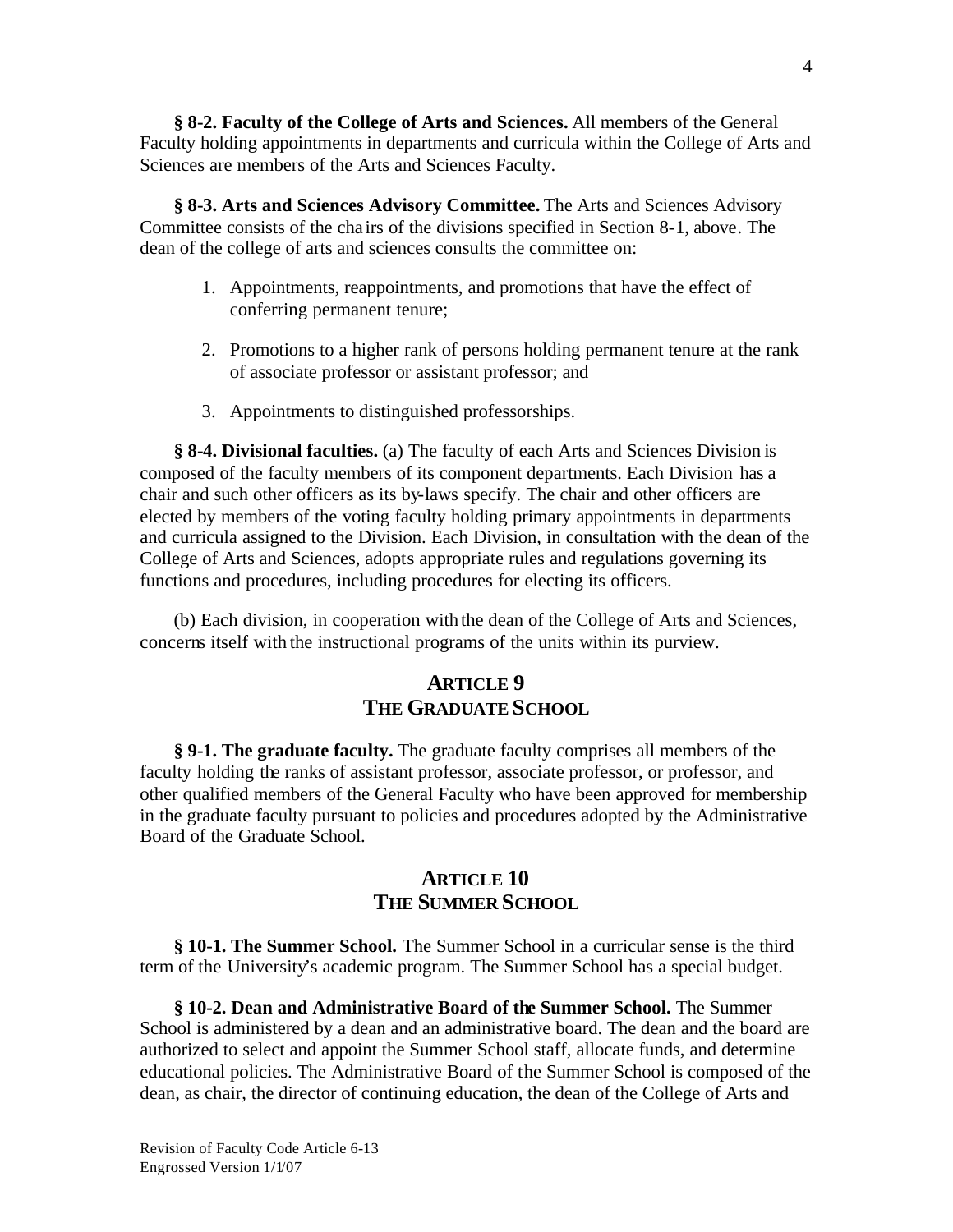Sciences, two deans or their representatives from the professional schools in Academic Affairs, who serve three-year terms, and at least four at-large members. The at-large members are appointed by the chancellor, and are selected so that the Divisions of Fine Arts, Humanities, Natural Sciences and Mathematics, and Social and Behavioral Sciences are represented.

**§ 10-3. Salary payments for Summer School instructional services.** In the calculation of salary payments for Summer School instructional services, the scale should be equivalent to that in effect during the regular session.

**§ 10-4. Summer School standards of instruction and teaching load.** The standards of instruction and teaching load for Summer School should be equal to those observed in the regular session.

#### **ARTICLE 11**

#### **RECORDS, REGISTRATION, AND UNDERGRADUATE ADMISSIONS**

**§ 11-1. Director of undergraduate admissions and university registrar.** The director of undergraduate admissions and the university registrar are appointed by the chancellor, after consultation with the Advisory Committee.

**§ 11-2. Duties of the director of undergraduate admissions.** The director of undergraduate admissions (i) conducts preliminary negotiations with all applicants seeking admission to the undergraduate schools and colleges; (ii) evaluates all high school and college transcripts presented by the applicants for admission to the undergraduate schools and colleges; (iii) administers the faculty regulations relating to the initial admission to the undergraduate schools and colleges; and (iv) renders such assistance to the deans of the graduate and professional schools as they may request in connection with the admission of students to those schools.

**§ 11-3. Duties of the university registrar.** The university registrar (i) keeps the academic records of all students registered in the University and issues official transcripts and reports of such records; (ii) conducts the registration of all students in the University; (iii) prepares and publishes the class and examination schedules; and (iv) administers the faculty regulations relating to the removal of academic deficiencies incurred in this University and to compliance with probation and readmission requirements.

**§ 11-4. Office of Undergraduate Admissions.** Admission of undergraduate students to colleges or schools to pursue programs leading to a baccalaureate degree is the responsibility of the Office of Undergraduate Admissions. That Office applies policies and procedures which, not inconsistent with policies adopted by the Board of Trustees and applicable faculty legislation, are approved by the Advisory Committee on Undergraduate Admissions.

**§ 11-5. Attendance at meetings of administrative boards.** The director of undergraduate admissions and the university registrar may attend the meetings of the administrative boards, in an ex officio, non-voting capacity.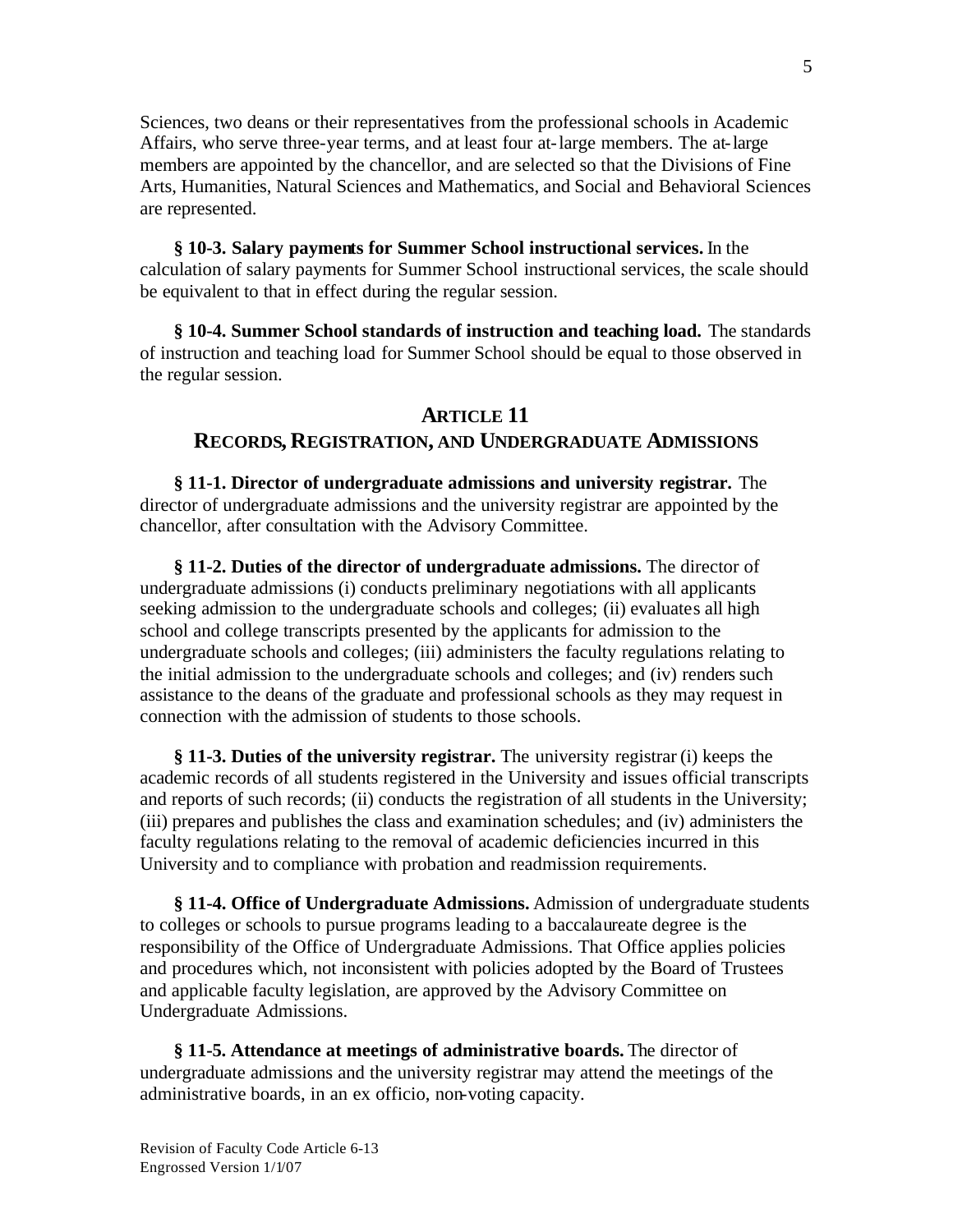# **ARTICLE12 ADMINISTRATIVE BOARD OF THE LIBRARY**

**§12-1. Administrative Board of the Library; composition.** (a) There is an Administrative Board of the Library composed of twenty-two members. Fourteen members are elected by and from the following electoral divisions:

1. The Division of Fine Arts of the College of Arts and Sciences—one member.

2. The Division of the Humanities of the College of Arts and Sciences—three members.

3. The Division of the Social and Behavioral Sciences of the College of Arts and Sciences—three members.

4. The Division of Natural Sciences and Mathematics—three members.

5. The School of Journalism and Mass Communication, the Kenan-Flagler Business School, the School of Education, the School of Law, the School of Information and Library Science, the School of Social Work, and the School of Government—three members.

6. The Academic Affairs Libraries—one member.

(b) The chair of the faculty appoints seven members of the Administrative Board of the Library, as follows:

1. two members from the Division of Health Affairs.

2. two members from the faculty at large

3. one undergraduate student, on recommendation of the president of the student body.

4. two graduate students, on recommendation of the president of the Graduate and Professional Student Federation.

(c) The University librarian is a member ex officio.

**§12-2. Administrative Board of the Library; election and terms of members; meetings.** Elected members of the board are nominated and elected by the process employed for the Faculty Council. It is preferable that no more than one elected member be from any single school or department. Student members of the board serve one-year terms. All other appointed and elected members serve three-year terms. No elected or appointed member serve s more than two consecutive terms.

The board elects a chair from among its members annually. The board meets at least six times each year upon the call of the chair or of the University librarian.